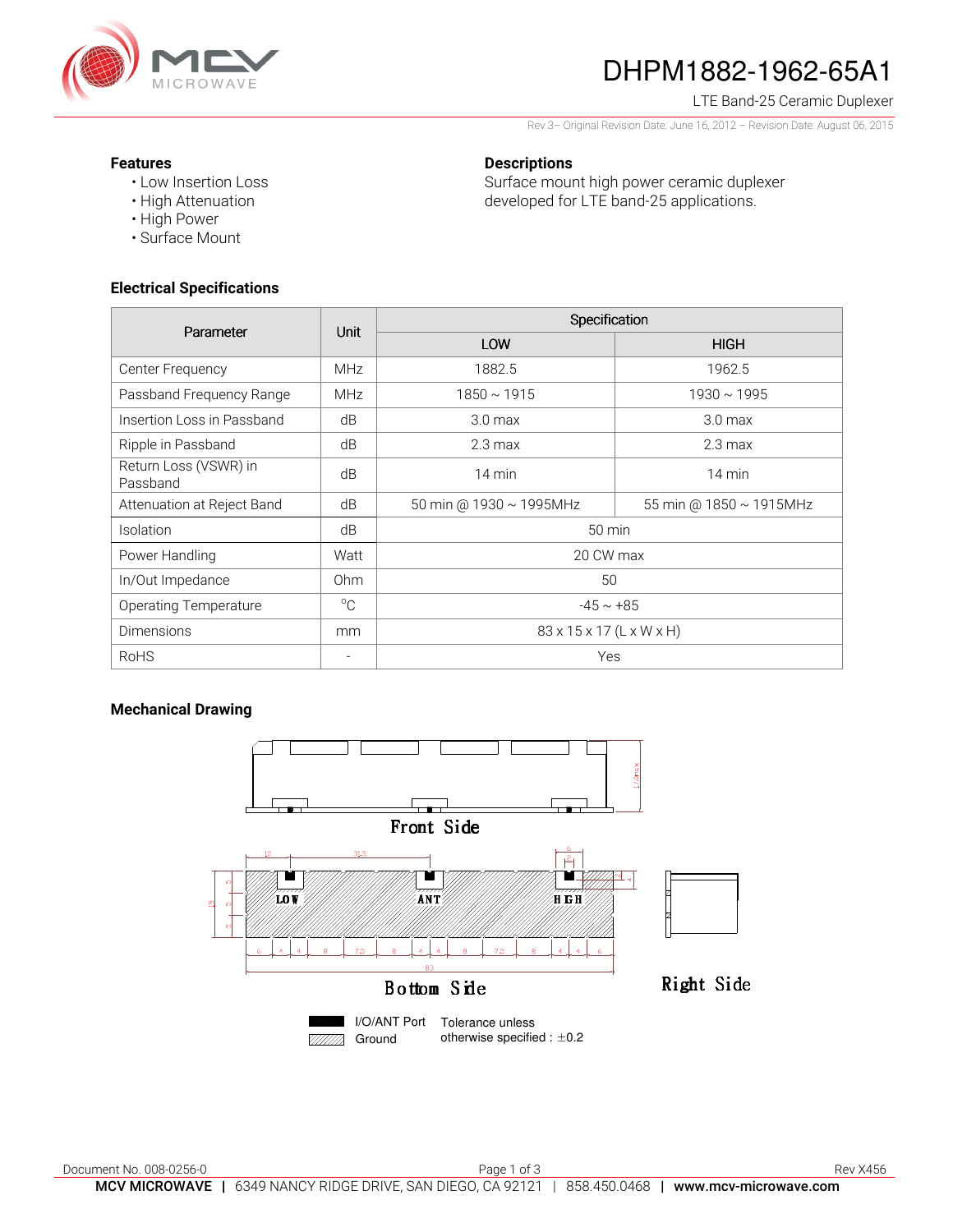

### DHPM1882-1962-65A1

LTE Band-25 Ceramic Duplexer

Rev 3– Original Revision Date: June 16, 2012 – Revision Date: August 06, 2015

### **Recommended PCB Layout**



### **Electrical Response**